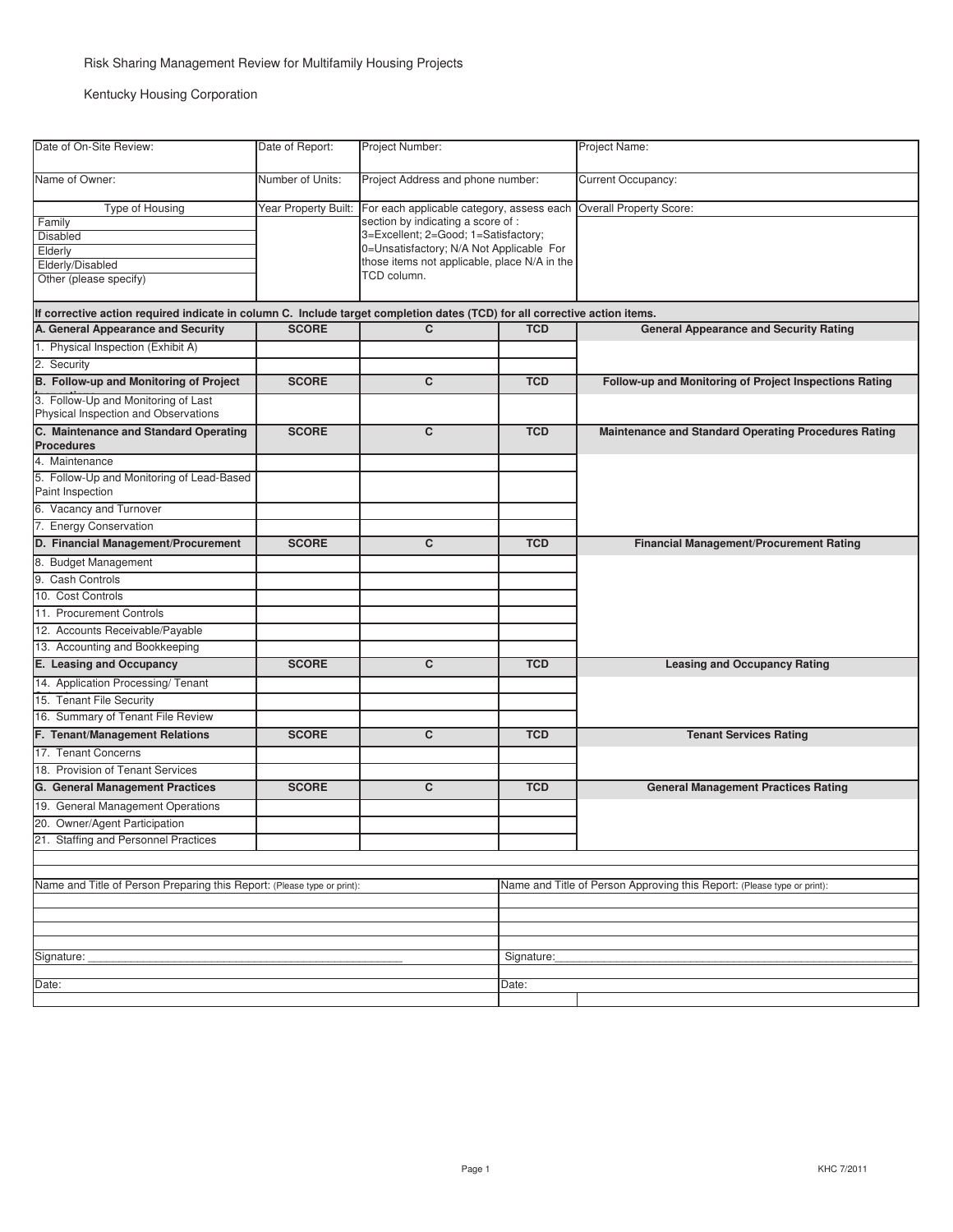| <b>SUMMARY REPORT - FINDINGS</b>                                                                               |                                                                                               |                               |  |  |
|----------------------------------------------------------------------------------------------------------------|-----------------------------------------------------------------------------------------------|-------------------------------|--|--|
|                                                                                                                |                                                                                               |                               |  |  |
| For each "C" item checked on the summary report, reference the appropriate citing, and target completion date. |                                                                                               |                               |  |  |
| Findings should include the condition, criteria, cause, effect and required corrective action:                 |                                                                                               |                               |  |  |
| The condition describes the problem or deficiency<br>$\circ$                                                   |                                                                                               |                               |  |  |
| $\circ$                                                                                                        | The criteria cites the statutory, regulatory or administrative requirements that were not met |                               |  |  |
| $\circ$                                                                                                        | The cause explains why the condition occurred                                                 |                               |  |  |
| $\circ$                                                                                                        | The effect describes what happened because of the condition                                   |                               |  |  |
| Corrective actions are required for all findings.                                                              |                                                                                               |                               |  |  |
|                                                                                                                |                                                                                               |                               |  |  |
| <b>Item Number</b>                                                                                             | Finding                                                                                       | <b>Target Completion Date</b> |  |  |
|                                                                                                                |                                                                                               |                               |  |  |
|                                                                                                                |                                                                                               |                               |  |  |
|                                                                                                                |                                                                                               |                               |  |  |
|                                                                                                                |                                                                                               |                               |  |  |
|                                                                                                                |                                                                                               |                               |  |  |
|                                                                                                                |                                                                                               |                               |  |  |
|                                                                                                                |                                                                                               |                               |  |  |
|                                                                                                                |                                                                                               |                               |  |  |
|                                                                                                                |                                                                                               |                               |  |  |
|                                                                                                                |                                                                                               |                               |  |  |
|                                                                                                                |                                                                                               |                               |  |  |
|                                                                                                                |                                                                                               |                               |  |  |
|                                                                                                                |                                                                                               |                               |  |  |
|                                                                                                                |                                                                                               |                               |  |  |
|                                                                                                                |                                                                                               |                               |  |  |
|                                                                                                                |                                                                                               |                               |  |  |
|                                                                                                                |                                                                                               |                               |  |  |
|                                                                                                                |                                                                                               |                               |  |  |
|                                                                                                                |                                                                                               |                               |  |  |
|                                                                                                                |                                                                                               |                               |  |  |
|                                                                                                                |                                                                                               |                               |  |  |
|                                                                                                                |                                                                                               |                               |  |  |
|                                                                                                                |                                                                                               |                               |  |  |
|                                                                                                                |                                                                                               |                               |  |  |
|                                                                                                                |                                                                                               |                               |  |  |
|                                                                                                                |                                                                                               |                               |  |  |
|                                                                                                                |                                                                                               |                               |  |  |
|                                                                                                                |                                                                                               |                               |  |  |
|                                                                                                                |                                                                                               |                               |  |  |
|                                                                                                                |                                                                                               |                               |  |  |
|                                                                                                                |                                                                                               |                               |  |  |
|                                                                                                                |                                                                                               |                               |  |  |
|                                                                                                                |                                                                                               |                               |  |  |
|                                                                                                                |                                                                                               |                               |  |  |
|                                                                                                                |                                                                                               |                               |  |  |
|                                                                                                                |                                                                                               |                               |  |  |
|                                                                                                                |                                                                                               |                               |  |  |
|                                                                                                                |                                                                                               |                               |  |  |
|                                                                                                                |                                                                                               |                               |  |  |
|                                                                                                                |                                                                                               |                               |  |  |
|                                                                                                                |                                                                                               |                               |  |  |
|                                                                                                                |                                                                                               |                               |  |  |
|                                                                                                                |                                                                                               |                               |  |  |
|                                                                                                                |                                                                                               |                               |  |  |
|                                                                                                                |                                                                                               |                               |  |  |
|                                                                                                                |                                                                                               |                               |  |  |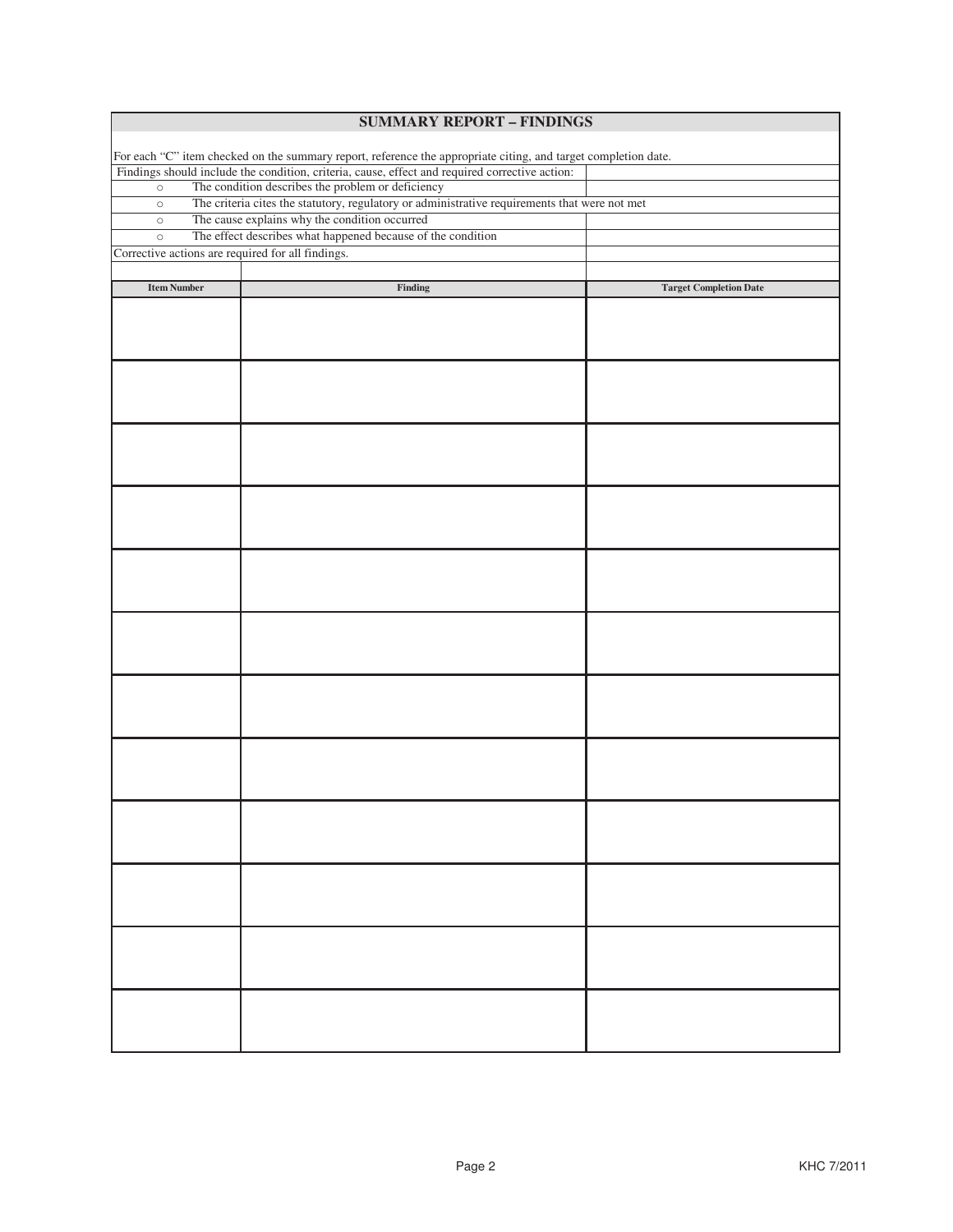| <b>SUMMARY REPORT - SCORES</b>                     |               |               |  |  |
|----------------------------------------------------|---------------|---------------|--|--|
| Explainations of rating assigned to each category. |               |               |  |  |
| <b>Item Number</b>                                 | <b>Rating</b> | <b>Reason</b> |  |  |
| A. General Appearance and Security                 |               |               |  |  |
| B. Follow-up and Monitoring of Project Inspections |               |               |  |  |
| C. Maintenance and Standard Operating Procedures   |               |               |  |  |
| D. Financial Management/Procurement                |               |               |  |  |
| E. Leasing and Occupancy                           |               |               |  |  |
| F. Tenant/Management Relations                     |               |               |  |  |
| G. General Management Practices                    |               |               |  |  |
|                                                    |               |               |  |  |
|                                                    |               |               |  |  |
|                                                    |               |               |  |  |
|                                                    |               |               |  |  |
|                                                    |               |               |  |  |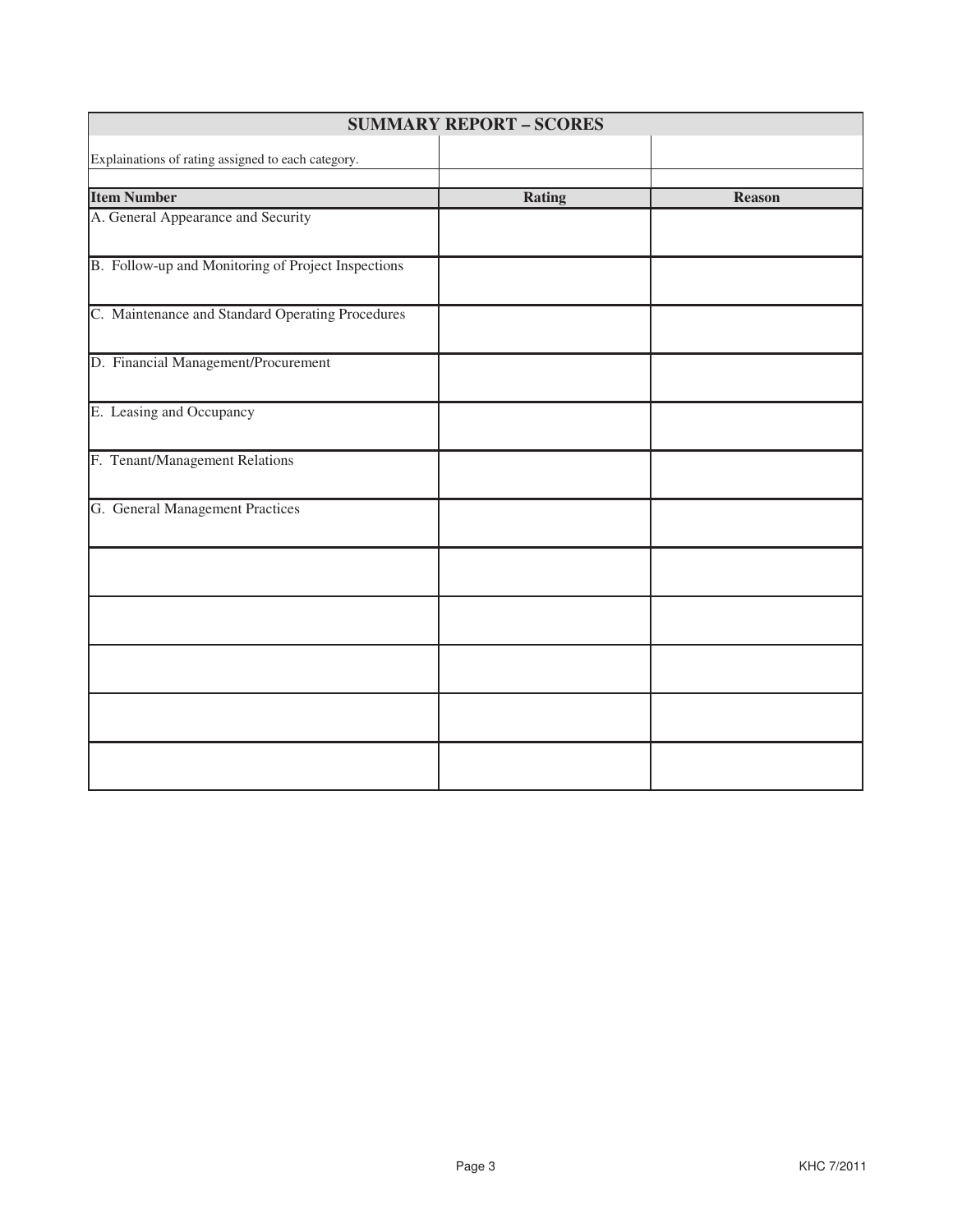| <b>Kentucky Housing Corporation</b>                                                                                                                                                                                                                                                                                         |                                                                                                                                                                                                                                                                                                                                                      |                                                                                                   |                                                                               |  |
|-----------------------------------------------------------------------------------------------------------------------------------------------------------------------------------------------------------------------------------------------------------------------------------------------------------------------------|------------------------------------------------------------------------------------------------------------------------------------------------------------------------------------------------------------------------------------------------------------------------------------------------------------------------------------------------------|---------------------------------------------------------------------------------------------------|-------------------------------------------------------------------------------|--|
| <b>Exhibit A</b><br>Physical Inspection of Multifamily Properties - Review Summary<br><b>Inspection Date:</b><br><b>Project Number:</b><br><b>Project Name:</b><br><b>Officer Conducting Inspection:</b><br>Representative Present:<br>Total # Bins Inspected:<br>Total # Units Inspected:<br>Total Vacant Units Inspected: |                                                                                                                                                                                                                                                                                                                                                      |                                                                                                   |                                                                               |  |
| Copy of report provided to:<br>Copy provided via:<br>O                                                                                                                                                                                                                                                                      | On-site                                                                                                                                                                                                                                                                                                                                              | Date copy provided:<br>Email<br>Ő<br>$\bigcirc$ Fax Number                                        |                                                                               |  |
| BIN(s) Failed UPCS<br>BIN(s) Failing:                                                                                                                                                                                                                                                                                       | Jniform Physical Condition Standards (UPCS) inspection of the project listed above has been conducted. The status of this inspection is noted belc<br>Project Failed UPCS (action required)<br>$\Box$ Project Passed UPCS (no further action required)<br>$\Box$ Project Passed UPCS with comments (no further action required)<br>(action required) |                                                                                                   |                                                                               |  |
| Level of Violation                                                                                                                                                                                                                                                                                                          |                                                                                                                                                                                                                                                                                                                                                      | Please correct/repair items indicated below and submit support documentation of correction to KHC |                                                                               |  |
| ⊔<br>Deficiencies noted                                                                                                                                                                                                                                                                                                     | <b>SITE</b>                                                                                                                                                                                                                                                                                                                                          |                                                                                                   | Site and office signage<br>Trees/shrubs in good condition,                    |  |
| Pass with comments                                                                                                                                                                                                                                                                                                          |                                                                                                                                                                                                                                                                                                                                                      |                                                                                                   | no dead trees/shrubs                                                          |  |
| No deficiencies noted                                                                                                                                                                                                                                                                                                       |                                                                                                                                                                                                                                                                                                                                                      |                                                                                                   | Cleanliness of grounds<br>Parking lots in good repair (No<br>Potholes), curbs |  |
|                                                                                                                                                                                                                                                                                                                             |                                                                                                                                                                                                                                                                                                                                                      |                                                                                                   | Walks, steps, and guardrails                                                  |  |
|                                                                                                                                                                                                                                                                                                                             |                                                                                                                                                                                                                                                                                                                                                      |                                                                                                   | Dumpster Areas<br>Mail Areas Clean and in good<br>repair                      |  |
|                                                                                                                                                                                                                                                                                                                             |                                                                                                                                                                                                                                                                                                                                                      |                                                                                                   | Surface drainage                                                              |  |
| ப<br>Deficiencies noted                                                                                                                                                                                                                                                                                                     | <b>Building</b>                                                                                                                                                                                                                                                                                                                                      |                                                                                                   | Elevators                                                                     |  |
| Pass with comments                                                                                                                                                                                                                                                                                                          | <b>Systems</b>                                                                                                                                                                                                                                                                                                                                       |                                                                                                   | Common fire<br>extinguishers'sprinklers                                       |  |
| No deficiencies noted                                                                                                                                                                                                                                                                                                       |                                                                                                                                                                                                                                                                                                                                                      |                                                                                                   | Laundry                                                                       |  |
|                                                                                                                                                                                                                                                                                                                             |                                                                                                                                                                                                                                                                                                                                                      |                                                                                                   | Dumpster Areas                                                                |  |
|                                                                                                                                                                                                                                                                                                                             |                                                                                                                                                                                                                                                                                                                                                      |                                                                                                   |                                                                               |  |
|                                                                                                                                                                                                                                                                                                                             |                                                                                                                                                                                                                                                                                                                                                      |                                                                                                   |                                                                               |  |
|                                                                                                                                                                                                                                                                                                                             |                                                                                                                                                                                                                                                                                                                                                      |                                                                                                   |                                                                               |  |
|                                                                                                                                                                                                                                                                                                                             |                                                                                                                                                                                                                                                                                                                                                      |                                                                                                   |                                                                               |  |
| ப<br>Deficiencies noted                                                                                                                                                                                                                                                                                                     | Common                                                                                                                                                                                                                                                                                                                                               |                                                                                                   | Playground/equipment                                                          |  |
| Pass with comments                                                                                                                                                                                                                                                                                                          | <b>Areas</b>                                                                                                                                                                                                                                                                                                                                         |                                                                                                   | Swimming pool                                                                 |  |
| No deficiencies noted                                                                                                                                                                                                                                                                                                       |                                                                                                                                                                                                                                                                                                                                                      |                                                                                                   | Outdoor common use areas                                                      |  |
|                                                                                                                                                                                                                                                                                                                             |                                                                                                                                                                                                                                                                                                                                                      |                                                                                                   | Community Room                                                                |  |
|                                                                                                                                                                                                                                                                                                                             |                                                                                                                                                                                                                                                                                                                                                      |                                                                                                   | Sidewalks clean and edged<br>Bed areas free of weeds, leaves                  |  |
|                                                                                                                                                                                                                                                                                                                             |                                                                                                                                                                                                                                                                                                                                                      |                                                                                                   | and grass<br>Fences straight, no<br>pickets                                   |  |
|                                                                                                                                                                                                                                                                                                                             |                                                                                                                                                                                                                                                                                                                                                      |                                                                                                   | missing, in good repair                                                       |  |
| ⊔                                                                                                                                                                                                                                                                                                                           |                                                                                                                                                                                                                                                                                                                                                      |                                                                                                   | Exterior siding properly painted                                              |  |
| Deficiencies noted<br>Pass with comments                                                                                                                                                                                                                                                                                    | <b>Building</b><br><b>Exterior</b>                                                                                                                                                                                                                                                                                                                   |                                                                                                   | clean and in good repair<br>Exterior doors and windows in                     |  |
| No deficiencies noted                                                                                                                                                                                                                                                                                                       |                                                                                                                                                                                                                                                                                                                                                      |                                                                                                   | good repair<br>Roofs are in good condition, no<br>shingles missing            |  |
|                                                                                                                                                                                                                                                                                                                             |                                                                                                                                                                                                                                                                                                                                                      |                                                                                                   | Gutters and downspouts clean in<br>good repair                                |  |
|                                                                                                                                                                                                                                                                                                                             |                                                                                                                                                                                                                                                                                                                                                      |                                                                                                   | Patio and balcony fences painted,<br>clean and good repair                    |  |
|                                                                                                                                                                                                                                                                                                                             |                                                                                                                                                                                                                                                                                                                                                      |                                                                                                   |                                                                               |  |
|                                                                                                                                                                                                                                                                                                                             |                                                                                                                                                                                                                                                                                                                                                      |                                                                                                   |                                                                               |  |
|                                                                                                                                                                                                                                                                                                                             |                                                                                                                                                                                                                                                                                                                                                      |                                                                                                   |                                                                               |  |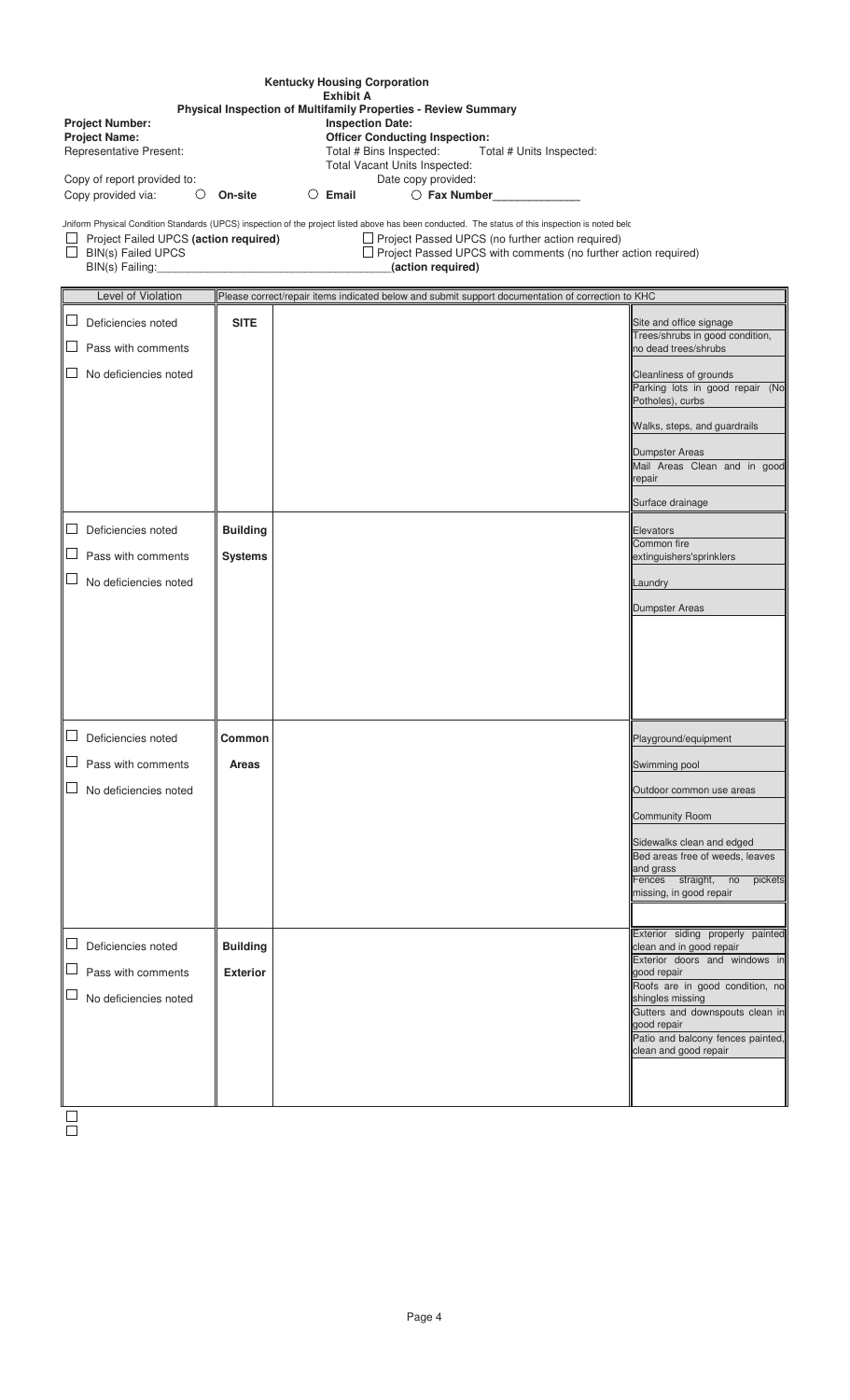| Level of Violation                    |               | Please correct/repair items indicated below and submit support documentation of correction to KHC |
|---------------------------------------|---------------|---------------------------------------------------------------------------------------------------|
| Deficiencies noted<br>$\Box$          | Health &      |                                                                                                   |
| Pass with comments<br>$\Box$          | <b>Safety</b> |                                                                                                   |
| No deficiencies noted<br>$\mathsf{L}$ |               |                                                                                                   |
|                                       |               |                                                                                                   |
|                                       |               |                                                                                                   |
|                                       |               |                                                                                                   |
|                                       |               |                                                                                                   |
| Deficiencies noted<br>$\sqcup$        | BIN#:         | Date Vacated: National Property of the United States                                              |
| Pass with comments<br>$\perp$         | Unit $#$ :    |                                                                                                   |
| No deficiencies noted<br>$\mathsf{L}$ |               |                                                                                                   |
|                                       |               |                                                                                                   |
|                                       |               |                                                                                                   |
|                                       |               |                                                                                                   |
| Deficiencies noted<br>$\Box$          | BIN#:         | Date Vacated: ________________                                                                    |
| Pass with comments                    | Unit #:       |                                                                                                   |
| No deficiencies noted<br>$\mathsf{L}$ |               |                                                                                                   |
|                                       |               |                                                                                                   |
|                                       |               |                                                                                                   |
|                                       |               |                                                                                                   |
| Deficiencies noted<br>$\Box$          | <b>BIN#:</b>  | Date Vacated: _________________                                                                   |
| Pass with comments<br>$\Box$          | Unit #:       |                                                                                                   |
| No deficiencies noted<br>$\mathsf{L}$ |               |                                                                                                   |
|                                       |               |                                                                                                   |
|                                       |               |                                                                                                   |
|                                       |               |                                                                                                   |
|                                       |               |                                                                                                   |
| Deficiencies noted<br>$\Box$          | <b>BIN#:</b>  | Date Vacated:                                                                                     |
| Pass with comments                    | Unit #:       |                                                                                                   |
| No deficiencies noted                 |               |                                                                                                   |
|                                       |               |                                                                                                   |
|                                       |               |                                                                                                   |
|                                       |               |                                                                                                   |
| Deficiencies noted                    | BIN#:         | Date Vacated:<br><b>Contract Contract Contract</b>                                                |
| Pass with comments                    | Unit #:       |                                                                                                   |
| No deficiencies noted<br>$\perp$      |               |                                                                                                   |
|                                       |               |                                                                                                   |
|                                       |               |                                                                                                   |
|                                       |               |                                                                                                   |
| Deficiencies noted<br>П               | BIN#:         | Date Vacated:                                                                                     |
| Pass with comments                    | Unit #:       |                                                                                                   |
| No deficiencies noted                 |               |                                                                                                   |
|                                       |               |                                                                                                   |
|                                       |               |                                                                                                   |
|                                       |               |                                                                                                   |
|                                       |               |                                                                                                   |
| Deficiencies noted<br>$\Box$          | BIN#:         | Date Vacated: ________________                                                                    |
| Pass with comments<br>$\mathsf{L}$    | Unit #:       |                                                                                                   |
| No deficiencies noted                 |               |                                                                                                   |
|                                       |               |                                                                                                   |
|                                       |               |                                                                                                   |
|                                       |               |                                                                                                   |
| Deficiencies noted<br>$\Box$          | BIN#:         | Date Vacated: _________________                                                                   |
| Pass with comments<br>$\perp$         | Unit #:       |                                                                                                   |
| No deficiencies noted<br>$\perp$      |               |                                                                                                   |
|                                       |               |                                                                                                   |
|                                       |               |                                                                                                   |
|                                       |               |                                                                                                   |
| Deficiencies noted<br>$\Box$          | <b>BIN#:</b>  | Date Vacated: ________________                                                                    |
| Pass with comments                    | Unit #:       |                                                                                                   |
| No deficiencies noted                 |               |                                                                                                   |
|                                       |               |                                                                                                   |
|                                       |               |                                                                                                   |
|                                       |               |                                                                                                   |
|                                       |               |                                                                                                   |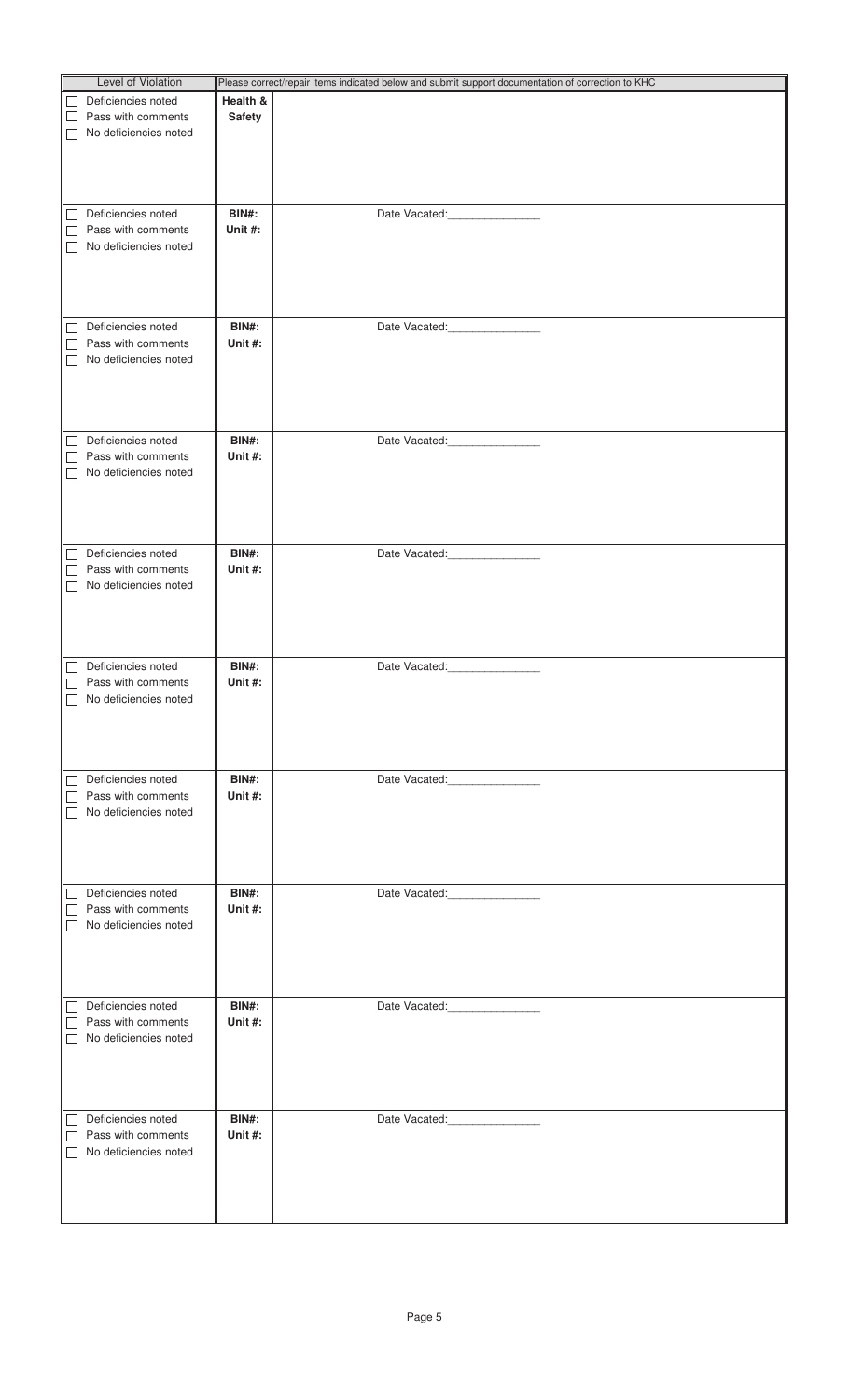| <b>Level of Violation</b>                  |              | Please correct/repair items indicated below and submit support documentation of correction to KHC                                                                                                                                                                                                                                                                                                                                                                      |
|--------------------------------------------|--------------|------------------------------------------------------------------------------------------------------------------------------------------------------------------------------------------------------------------------------------------------------------------------------------------------------------------------------------------------------------------------------------------------------------------------------------------------------------------------|
|                                            |              |                                                                                                                                                                                                                                                                                                                                                                                                                                                                        |
| Deficiencies noted<br>$\perp$              | BIN#:        | Date Vacated: _______________                                                                                                                                                                                                                                                                                                                                                                                                                                          |
| Pass with comments<br>$\vert \ \ \vert$    | Unit #:      |                                                                                                                                                                                                                                                                                                                                                                                                                                                                        |
| No deficiencies noted<br>$\vert \ \ \vert$ |              |                                                                                                                                                                                                                                                                                                                                                                                                                                                                        |
|                                            |              |                                                                                                                                                                                                                                                                                                                                                                                                                                                                        |
|                                            |              |                                                                                                                                                                                                                                                                                                                                                                                                                                                                        |
|                                            |              |                                                                                                                                                                                                                                                                                                                                                                                                                                                                        |
|                                            |              |                                                                                                                                                                                                                                                                                                                                                                                                                                                                        |
| Deficiencies noted<br>$\perp$              | <b>BIN#:</b> | Date Vacated:<br><u>[</u> [11] Date Vacated:                                                                                                                                                                                                                                                                                                                                                                                                                           |
| Pass with comments<br>$\mathsf{L}$         | Unit #:      |                                                                                                                                                                                                                                                                                                                                                                                                                                                                        |
| No deficiencies noted<br>$\Box$            |              |                                                                                                                                                                                                                                                                                                                                                                                                                                                                        |
|                                            |              |                                                                                                                                                                                                                                                                                                                                                                                                                                                                        |
|                                            |              |                                                                                                                                                                                                                                                                                                                                                                                                                                                                        |
|                                            |              |                                                                                                                                                                                                                                                                                                                                                                                                                                                                        |
|                                            |              |                                                                                                                                                                                                                                                                                                                                                                                                                                                                        |
| Deficiencies noted<br>⊔                    | BIN#:        | Date Vacated: ________________                                                                                                                                                                                                                                                                                                                                                                                                                                         |
| Pass with comments<br>$\mathsf{L}$         | Unit #:      |                                                                                                                                                                                                                                                                                                                                                                                                                                                                        |
| No deficiencies noted<br>$\vert \ \ \vert$ |              |                                                                                                                                                                                                                                                                                                                                                                                                                                                                        |
|                                            |              |                                                                                                                                                                                                                                                                                                                                                                                                                                                                        |
|                                            |              |                                                                                                                                                                                                                                                                                                                                                                                                                                                                        |
|                                            |              |                                                                                                                                                                                                                                                                                                                                                                                                                                                                        |
|                                            |              |                                                                                                                                                                                                                                                                                                                                                                                                                                                                        |
| Deficiencies noted                         | BIN#:        | Date Vacated: National Property of the United                                                                                                                                                                                                                                                                                                                                                                                                                          |
| $\vert \ \ \vert$<br>Pass with comments    |              |                                                                                                                                                                                                                                                                                                                                                                                                                                                                        |
|                                            | Unit #:      |                                                                                                                                                                                                                                                                                                                                                                                                                                                                        |
| No deficiencies noted<br>$\mathsf{L}$      |              |                                                                                                                                                                                                                                                                                                                                                                                                                                                                        |
|                                            |              |                                                                                                                                                                                                                                                                                                                                                                                                                                                                        |
|                                            |              |                                                                                                                                                                                                                                                                                                                                                                                                                                                                        |
|                                            |              |                                                                                                                                                                                                                                                                                                                                                                                                                                                                        |
|                                            |              |                                                                                                                                                                                                                                                                                                                                                                                                                                                                        |
| Deficiencies noted<br>$\Box$               | <b>BIN#:</b> | Date Vacated: ________________                                                                                                                                                                                                                                                                                                                                                                                                                                         |
| Pass with comments                         | Unit #:      |                                                                                                                                                                                                                                                                                                                                                                                                                                                                        |
| No deficiencies noted                      |              |                                                                                                                                                                                                                                                                                                                                                                                                                                                                        |
|                                            |              |                                                                                                                                                                                                                                                                                                                                                                                                                                                                        |
|                                            |              |                                                                                                                                                                                                                                                                                                                                                                                                                                                                        |
|                                            |              |                                                                                                                                                                                                                                                                                                                                                                                                                                                                        |
|                                            |              |                                                                                                                                                                                                                                                                                                                                                                                                                                                                        |
| Deficiencies noted<br>$\vert \ \ \vert$    | BIN#:        | Date Vacated:<br>$\begin{tabular}{ccccc} \multicolumn{2}{c }{\textbf{1} & \multicolumn{2}{c }{\textbf{2} & \multicolumn{2}{c }{\textbf{3} & \multicolumn{2}{c }{\textbf{4} & \multicolumn{2}{c }{\textbf{5} & \multicolumn{2}{c }{\textbf{6} & \multicolumn{2}{c }{\textbf{6} & \multicolumn{2}{c }{\textbf{6} & \multicolumn{2}{c }{\textbf{6} & \multicolumn{2}{c }{\textbf{6} & \multicolumn{2}{c }{\textbf{6} & \multicolumn{2}{c }{\textbf{6} & \multicolumn{2}{$ |
| Pass with comments                         | Unit $#$ :   |                                                                                                                                                                                                                                                                                                                                                                                                                                                                        |
| No deficiencies noted                      |              |                                                                                                                                                                                                                                                                                                                                                                                                                                                                        |
|                                            |              |                                                                                                                                                                                                                                                                                                                                                                                                                                                                        |
|                                            |              |                                                                                                                                                                                                                                                                                                                                                                                                                                                                        |
|                                            |              |                                                                                                                                                                                                                                                                                                                                                                                                                                                                        |
|                                            |              |                                                                                                                                                                                                                                                                                                                                                                                                                                                                        |
| Deficiencies noted<br>$\Box$               | BIN#:        | Date Vacated:                                                                                                                                                                                                                                                                                                                                                                                                                                                          |
| Pass with comments                         | Unit #:      |                                                                                                                                                                                                                                                                                                                                                                                                                                                                        |
| No deficiencies noted<br>$\mathsf{L}$      |              |                                                                                                                                                                                                                                                                                                                                                                                                                                                                        |
|                                            |              |                                                                                                                                                                                                                                                                                                                                                                                                                                                                        |
|                                            |              |                                                                                                                                                                                                                                                                                                                                                                                                                                                                        |
|                                            |              |                                                                                                                                                                                                                                                                                                                                                                                                                                                                        |
|                                            |              |                                                                                                                                                                                                                                                                                                                                                                                                                                                                        |
| Deficiencies noted                         | BIN#:        | Date Vacated: ________________                                                                                                                                                                                                                                                                                                                                                                                                                                         |
| $\Box$                                     |              |                                                                                                                                                                                                                                                                                                                                                                                                                                                                        |
| Pass with comments                         | Unit #:      |                                                                                                                                                                                                                                                                                                                                                                                                                                                                        |
| No deficiencies noted                      |              |                                                                                                                                                                                                                                                                                                                                                                                                                                                                        |
|                                            |              |                                                                                                                                                                                                                                                                                                                                                                                                                                                                        |
|                                            |              |                                                                                                                                                                                                                                                                                                                                                                                                                                                                        |
|                                            |              |                                                                                                                                                                                                                                                                                                                                                                                                                                                                        |
|                                            |              |                                                                                                                                                                                                                                                                                                                                                                                                                                                                        |
| Deficiencies noted<br>$\Box$               | BIN#:        | Date Vacated: ________________                                                                                                                                                                                                                                                                                                                                                                                                                                         |
| Pass with comments                         | Unit #:      |                                                                                                                                                                                                                                                                                                                                                                                                                                                                        |
| No deficiencies noted                      |              |                                                                                                                                                                                                                                                                                                                                                                                                                                                                        |
|                                            |              |                                                                                                                                                                                                                                                                                                                                                                                                                                                                        |
|                                            |              |                                                                                                                                                                                                                                                                                                                                                                                                                                                                        |
|                                            |              |                                                                                                                                                                                                                                                                                                                                                                                                                                                                        |
|                                            |              |                                                                                                                                                                                                                                                                                                                                                                                                                                                                        |
| Deficiencies noted                         | BIN#:        | Date Vacated: _________________                                                                                                                                                                                                                                                                                                                                                                                                                                        |
| Pass with comments                         | Unit #:      |                                                                                                                                                                                                                                                                                                                                                                                                                                                                        |
| No deficiencies noted<br>$\mathbf{I}$      |              |                                                                                                                                                                                                                                                                                                                                                                                                                                                                        |
|                                            |              |                                                                                                                                                                                                                                                                                                                                                                                                                                                                        |
|                                            |              |                                                                                                                                                                                                                                                                                                                                                                                                                                                                        |
|                                            |              |                                                                                                                                                                                                                                                                                                                                                                                                                                                                        |
|                                            |              |                                                                                                                                                                                                                                                                                                                                                                                                                                                                        |
|                                            |              |                                                                                                                                                                                                                                                                                                                                                                                                                                                                        |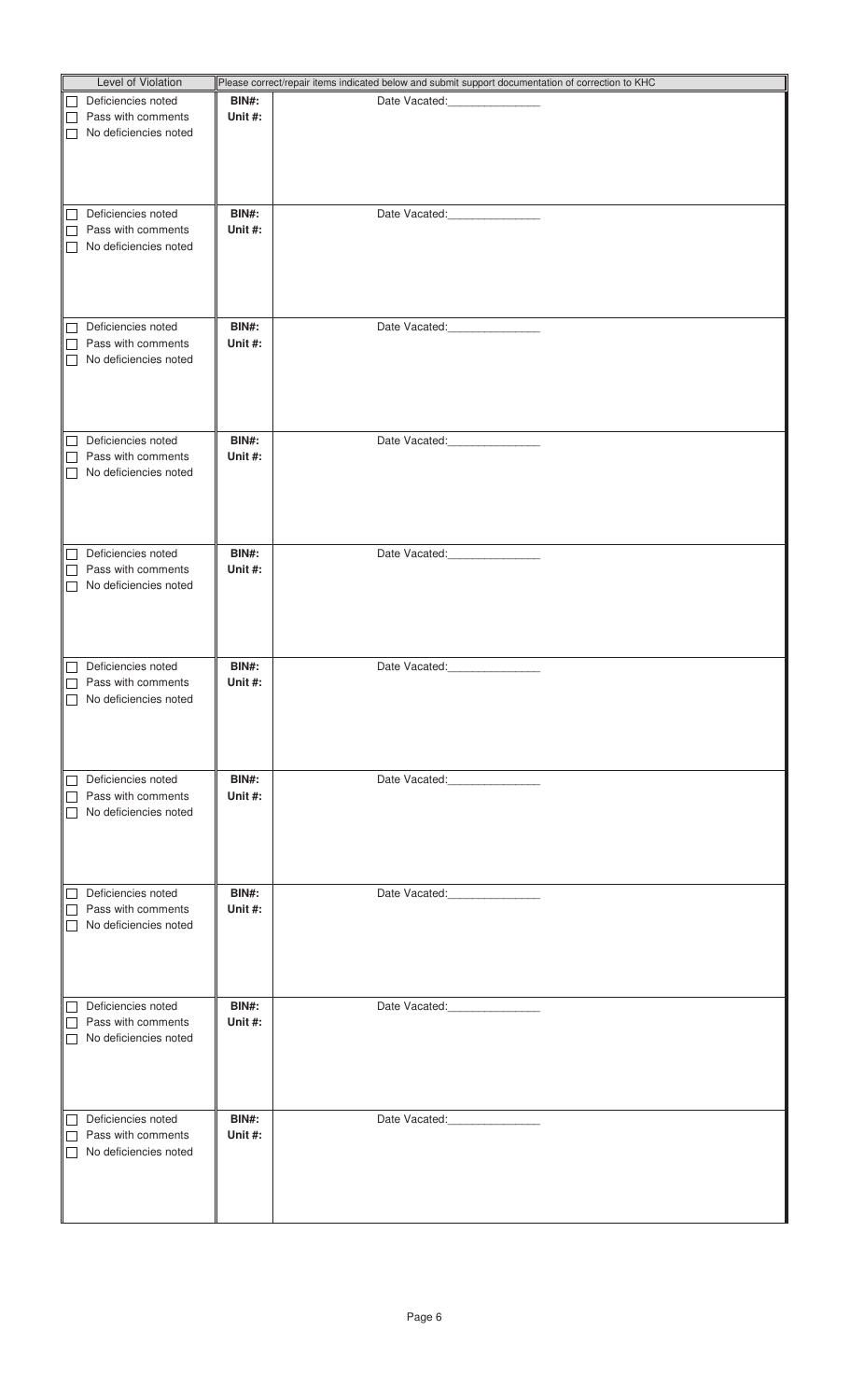| <b>Level of Violation</b>                  |              | Please correct/repair items indicated below and submit support documentation of correction to KHC                                                                                                                                                                                                                                                                                                                                                                      |
|--------------------------------------------|--------------|------------------------------------------------------------------------------------------------------------------------------------------------------------------------------------------------------------------------------------------------------------------------------------------------------------------------------------------------------------------------------------------------------------------------------------------------------------------------|
|                                            |              |                                                                                                                                                                                                                                                                                                                                                                                                                                                                        |
| Deficiencies noted<br>$\perp$              | BIN#:        | Date Vacated: _______________                                                                                                                                                                                                                                                                                                                                                                                                                                          |
| Pass with comments<br>$\vert \ \ \vert$    | Unit #:      |                                                                                                                                                                                                                                                                                                                                                                                                                                                                        |
| No deficiencies noted<br>$\vert \ \ \vert$ |              |                                                                                                                                                                                                                                                                                                                                                                                                                                                                        |
|                                            |              |                                                                                                                                                                                                                                                                                                                                                                                                                                                                        |
|                                            |              |                                                                                                                                                                                                                                                                                                                                                                                                                                                                        |
|                                            |              |                                                                                                                                                                                                                                                                                                                                                                                                                                                                        |
|                                            |              |                                                                                                                                                                                                                                                                                                                                                                                                                                                                        |
| Deficiencies noted<br>$\perp$              | <b>BIN#:</b> | Date Vacated:<br><u>[</u> [11] Date Vacated:                                                                                                                                                                                                                                                                                                                                                                                                                           |
| Pass with comments<br>$\mathsf{L}$         | Unit #:      |                                                                                                                                                                                                                                                                                                                                                                                                                                                                        |
| No deficiencies noted<br>$\Box$            |              |                                                                                                                                                                                                                                                                                                                                                                                                                                                                        |
|                                            |              |                                                                                                                                                                                                                                                                                                                                                                                                                                                                        |
|                                            |              |                                                                                                                                                                                                                                                                                                                                                                                                                                                                        |
|                                            |              |                                                                                                                                                                                                                                                                                                                                                                                                                                                                        |
|                                            |              |                                                                                                                                                                                                                                                                                                                                                                                                                                                                        |
| Deficiencies noted<br>⊔                    | BIN#:        | Date Vacated: ________________                                                                                                                                                                                                                                                                                                                                                                                                                                         |
| Pass with comments<br>$\mathsf{L}$         | Unit #:      |                                                                                                                                                                                                                                                                                                                                                                                                                                                                        |
| No deficiencies noted<br>$\vert \ \ \vert$ |              |                                                                                                                                                                                                                                                                                                                                                                                                                                                                        |
|                                            |              |                                                                                                                                                                                                                                                                                                                                                                                                                                                                        |
|                                            |              |                                                                                                                                                                                                                                                                                                                                                                                                                                                                        |
|                                            |              |                                                                                                                                                                                                                                                                                                                                                                                                                                                                        |
|                                            |              |                                                                                                                                                                                                                                                                                                                                                                                                                                                                        |
|                                            |              |                                                                                                                                                                                                                                                                                                                                                                                                                                                                        |
| Deficiencies noted<br>$\vert \ \ \vert$    | BIN#:        | Date Vacated: National Property of the United                                                                                                                                                                                                                                                                                                                                                                                                                          |
| Pass with comments                         | Unit #:      |                                                                                                                                                                                                                                                                                                                                                                                                                                                                        |
| No deficiencies noted<br>$\mathsf{L}$      |              |                                                                                                                                                                                                                                                                                                                                                                                                                                                                        |
|                                            |              |                                                                                                                                                                                                                                                                                                                                                                                                                                                                        |
|                                            |              |                                                                                                                                                                                                                                                                                                                                                                                                                                                                        |
|                                            |              |                                                                                                                                                                                                                                                                                                                                                                                                                                                                        |
|                                            |              |                                                                                                                                                                                                                                                                                                                                                                                                                                                                        |
| Deficiencies noted<br>$\Box$               | <b>BIN#:</b> | Date Vacated: ________________                                                                                                                                                                                                                                                                                                                                                                                                                                         |
| Pass with comments                         | Unit #:      |                                                                                                                                                                                                                                                                                                                                                                                                                                                                        |
| No deficiencies noted                      |              |                                                                                                                                                                                                                                                                                                                                                                                                                                                                        |
|                                            |              |                                                                                                                                                                                                                                                                                                                                                                                                                                                                        |
|                                            |              |                                                                                                                                                                                                                                                                                                                                                                                                                                                                        |
|                                            |              |                                                                                                                                                                                                                                                                                                                                                                                                                                                                        |
|                                            |              |                                                                                                                                                                                                                                                                                                                                                                                                                                                                        |
|                                            |              |                                                                                                                                                                                                                                                                                                                                                                                                                                                                        |
| Deficiencies noted<br>$\vert \ \ \vert$    | BIN#:        | Date Vacated:<br>$\begin{tabular}{ccccc} \multicolumn{2}{c }{\textbf{1} & \multicolumn{2}{c }{\textbf{2} & \multicolumn{2}{c }{\textbf{3} & \multicolumn{2}{c }{\textbf{4} & \multicolumn{2}{c }{\textbf{5} & \multicolumn{2}{c }{\textbf{6} & \multicolumn{2}{c }{\textbf{6} & \multicolumn{2}{c }{\textbf{6} & \multicolumn{2}{c }{\textbf{6} & \multicolumn{2}{c }{\textbf{6} & \multicolumn{2}{c }{\textbf{6} & \multicolumn{2}{c }{\textbf{6} & \multicolumn{2}{$ |
| Pass with comments                         | Unit $#$ :   |                                                                                                                                                                                                                                                                                                                                                                                                                                                                        |
| No deficiencies noted                      |              |                                                                                                                                                                                                                                                                                                                                                                                                                                                                        |
|                                            |              |                                                                                                                                                                                                                                                                                                                                                                                                                                                                        |
|                                            |              |                                                                                                                                                                                                                                                                                                                                                                                                                                                                        |
|                                            |              |                                                                                                                                                                                                                                                                                                                                                                                                                                                                        |
|                                            |              |                                                                                                                                                                                                                                                                                                                                                                                                                                                                        |
| Deficiencies noted<br>$\Box$               | BIN#:        | Date Vacated:                                                                                                                                                                                                                                                                                                                                                                                                                                                          |
| Pass with comments                         | Unit #:      |                                                                                                                                                                                                                                                                                                                                                                                                                                                                        |
| No deficiencies noted<br>$\mathsf{L}$      |              |                                                                                                                                                                                                                                                                                                                                                                                                                                                                        |
|                                            |              |                                                                                                                                                                                                                                                                                                                                                                                                                                                                        |
|                                            |              |                                                                                                                                                                                                                                                                                                                                                                                                                                                                        |
|                                            |              |                                                                                                                                                                                                                                                                                                                                                                                                                                                                        |
|                                            |              |                                                                                                                                                                                                                                                                                                                                                                                                                                                                        |
| Deficiencies noted<br>$\perp$              | BIN#:        | Date Vacated: ________________                                                                                                                                                                                                                                                                                                                                                                                                                                         |
| Pass with comments                         | Unit #:      |                                                                                                                                                                                                                                                                                                                                                                                                                                                                        |
| No deficiencies noted                      |              |                                                                                                                                                                                                                                                                                                                                                                                                                                                                        |
|                                            |              |                                                                                                                                                                                                                                                                                                                                                                                                                                                                        |
|                                            |              |                                                                                                                                                                                                                                                                                                                                                                                                                                                                        |
|                                            |              |                                                                                                                                                                                                                                                                                                                                                                                                                                                                        |
|                                            |              |                                                                                                                                                                                                                                                                                                                                                                                                                                                                        |
|                                            |              |                                                                                                                                                                                                                                                                                                                                                                                                                                                                        |
| Deficiencies noted<br>$\Box$               | BIN#:        | Date Vacated: ________________                                                                                                                                                                                                                                                                                                                                                                                                                                         |
| Pass with comments                         | Unit #:      |                                                                                                                                                                                                                                                                                                                                                                                                                                                                        |
| No deficiencies noted                      |              |                                                                                                                                                                                                                                                                                                                                                                                                                                                                        |
|                                            |              |                                                                                                                                                                                                                                                                                                                                                                                                                                                                        |
|                                            |              |                                                                                                                                                                                                                                                                                                                                                                                                                                                                        |
|                                            |              |                                                                                                                                                                                                                                                                                                                                                                                                                                                                        |
|                                            |              |                                                                                                                                                                                                                                                                                                                                                                                                                                                                        |
| Deficiencies noted                         | BIN#:        | Date Vacated: _________________                                                                                                                                                                                                                                                                                                                                                                                                                                        |
| Pass with comments                         | Unit #:      |                                                                                                                                                                                                                                                                                                                                                                                                                                                                        |
| No deficiencies noted<br>$\mathbf{I}$      |              |                                                                                                                                                                                                                                                                                                                                                                                                                                                                        |
|                                            |              |                                                                                                                                                                                                                                                                                                                                                                                                                                                                        |
|                                            |              |                                                                                                                                                                                                                                                                                                                                                                                                                                                                        |
|                                            |              |                                                                                                                                                                                                                                                                                                                                                                                                                                                                        |
|                                            |              |                                                                                                                                                                                                                                                                                                                                                                                                                                                                        |
|                                            |              |                                                                                                                                                                                                                                                                                                                                                                                                                                                                        |